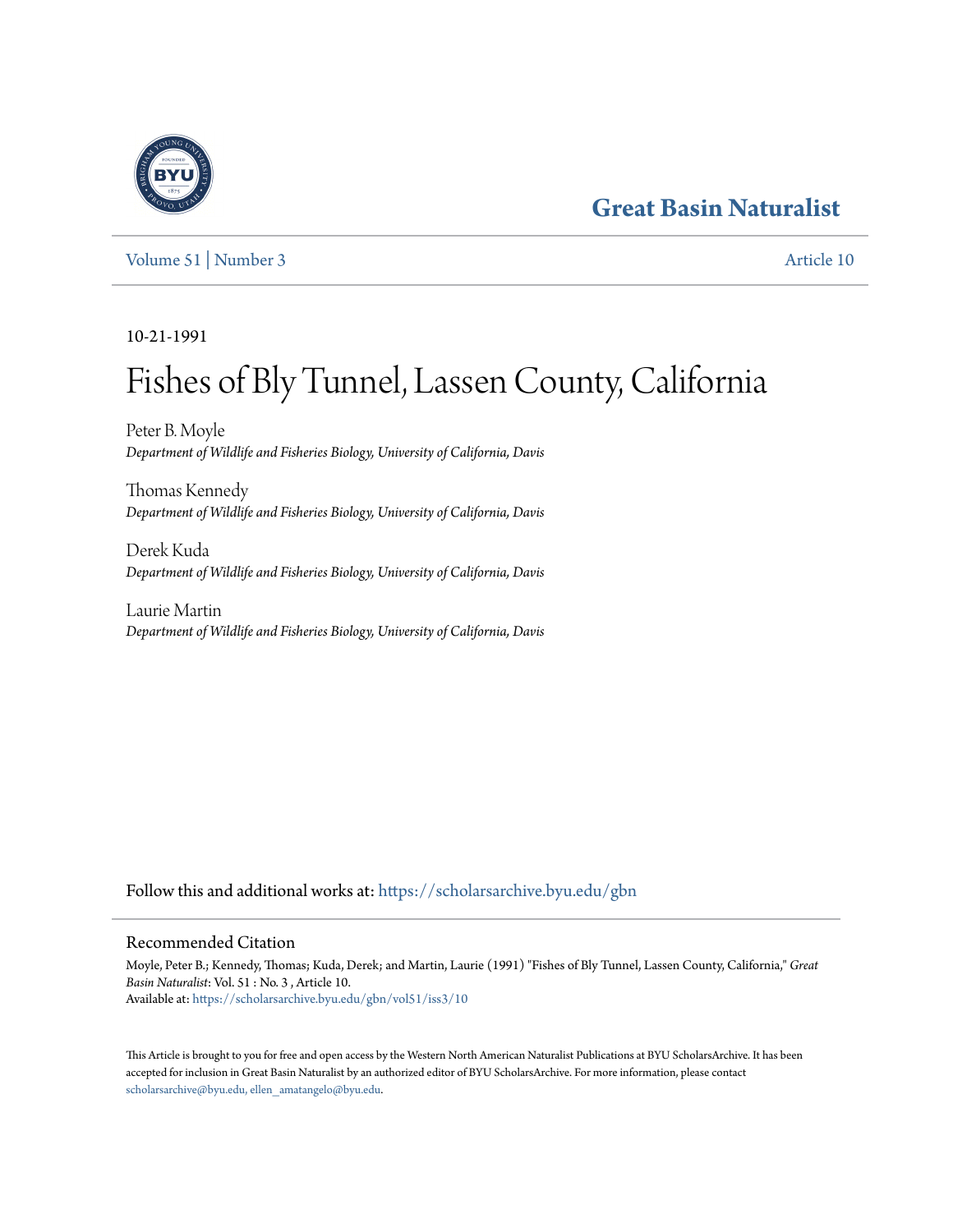#### Great Basin Naturalist 51(3), 1991, pp. 267-270

### FISHES OF BLY TUNNEL, LASSEN COUNTY, CALIFORNIA

Peter B. Moyle<sup>1</sup>, Thomas Kennedy<sup>1</sup>, Derek Kuda<sup>1</sup>, Laurie Martin<sup>1</sup>, and Gerold Grant<sup>5</sup>

ABSTRACT.-Leon Bly Tunnel, which connects Eagle Lake to Willow Creek, was investigated to see if the water issuing from the tunnel was lake water orspringwater and to check reports ofits being inhabited by fish. We found that the water was similar to that of highly alkaline Eagle Lake, despite a block placed in the tunnel in 1986. Five species of fish were found in the tunnel, the same species inhabiting both Willow Creek and Eagle Lake, although the creek was much warmer and less alkaline than the lake. The fish originated from the creek. Fish in the tunnel were either not feeding or were consuming snails *(Vorticifex* sp.), the principal invertebrate present. The largest fish (35 cm SL) captured were rainbow trout *(Oncorhynchus mykiss).*

*Key words: Eagle Lake, rainbow trout, Lahontan redside, fish.*

Leon ElyTunnel was constructed in 1923 to deliver water from Eagle Lake, a large natural lake on the western edge of the Great Basin, Lassen County, California (lat. 40° 37′, long. 120° 45'), to the Honey Lake Valley for irrigation. The tunnel is about 2 km long and was cut through old lava flows. The water flows from the tunnel into a ditch that joins Willow Creek, a spring-fed stream. The tunnel was abandoned as a source of irrigation water shortly after it was built (1936) because falling lake levels reduced its ability to deliver water and a landslide partially blocked the tunnel entrance (Amesbury 1971, Purdy 1988). However, water continued to flow from the tunnel, and in November 1986 the Bureau of Land Management installed a concrete plug in the tunnel in an attempt to raise the lake level (Purdy 1988). In June and July 1990 we investigated the tunnel to see  $(1)$  if the water issuing from it was lake or spring water and  $(2)$  if there were fish in it. The latter aspect was investigated because oflocal tales that the tunnel was full of'blind cave fish."

#### STUDY AREA

Eagle Lake is a large (ca 12,500 ha) terminal lake that is alkaline ( $pH \{8.5-9.1\}$ ) and very productive (Huntsinger and Maslin 1976). It contains the only population of rainbow trout *(Oncorhynchus mykiss aquilarum)* native to the Great Basin (Busak et al. 1980), as well as tui chub *(Gila bicolor),* speckled dace *(Rhinichthys osculus),* Lahontan redside *(Richardsonius egregius),* and Tahoe sucker *(Catostomus tahoensis).* Bly Tunnel begins at the lake on the eastern shore of the southernmost of the lake's three basins but can only be entered at its mouth. A steep shaft about halfway along its length was used during the 1923 excavation and is currently barred by a locked gate. The tunnel itselfis 2.1 m high and 2 m wide at the base, with walls that are about half bare rock, half concrete. The water in the tunnel is 40-50 cm deep and forms riflles and pools in places where rock has fallen into the tunnel or sand and debris have accumulated on the bottom. After leaving the tunnel, the water flows 600 m through a long, shallow ditch (average depth about 30 cm) that has little cover for fish. The ditch empties into Willow Creek, which has its origins about 1 km upstream in a series of seeps and springs that coalesce in a large, wet meadow. Willow Creek, tributary to the Susan River, contains the same fish species as Eagle Lake, with the addition of Paiute sculpin *(Cottus beldingi),* although rainbow trout are very scarce and found primarily in the 1 km of stream below the mouth of the ditch. These trout probably originated from fish planted in the stream at some earlier time.

#### **METHODS**

Total alkalinity and hardness (both as mg CaC03 per L) were measured using Bausch

**IDepartmentofWildlife and Fisheries Biology, University ofCalifomia. Davis, DaViS, Califi>rnia 95616. 2Departmcnt** ofBiological **Sciences, California State University, Chico, Chico, California 95929.**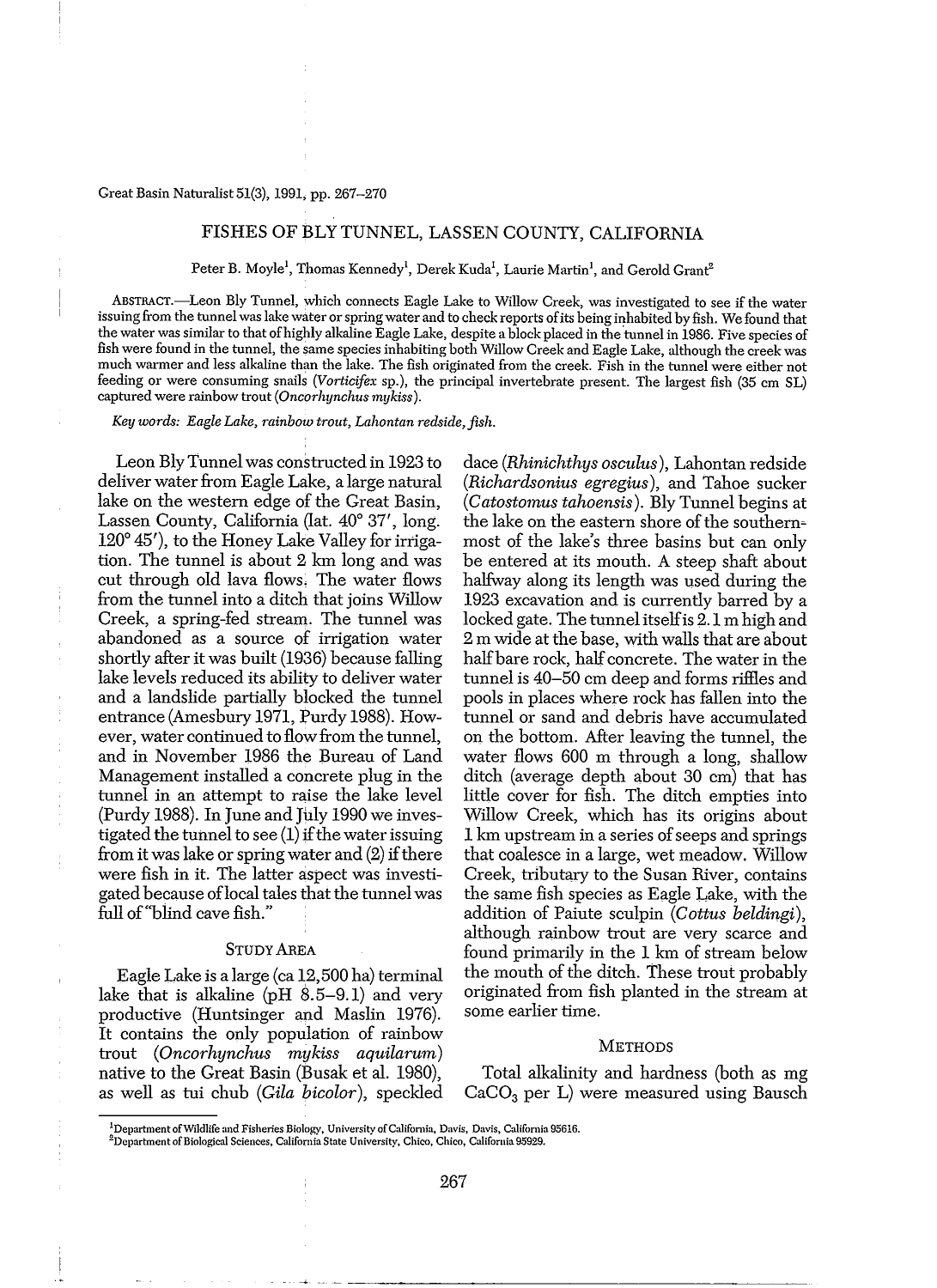|                           | Conductivity | Alkalinity <sup>a</sup> |     | Hardness <sup>a</sup> Temperature<br>(C) | Flow<br>(m <sup>3</sup> /min.) | Time | Date |
|---------------------------|--------------|-------------------------|-----|------------------------------------------|--------------------------------|------|------|
| Eagle Lake                | 910          | 440                     | 280 | 18 <sup>b</sup>                          | $\rightarrow$                  | 1015 | 6/29 |
| Bly Tunnel                | 860          | 410                     | 260 | 11                                       | 4.4                            | 1530 | 6/19 |
| Headwater springs         | 180          | 60                      | 80  | 21                                       | 2.0                            | 1430 | 6/19 |
| Willow Creek <sup>e</sup> | 380          | 380                     | 200 | 21 <sup>d</sup>                          | 7.7 <sup>c</sup>               | 1430 | 6/23 |

TABLE 1. Some characteristics ofthe water ofEagle Lake, Bly Tunnel, and Willow Creek, June 1990.

*'M!(CaCO.,/L.* **hSurface temperature; coldest temperature (at 14 m) W'JS 14 C.**

**'Just below convergence with ditch from tunnel.**

**"The** spring flows **warmed to25 C and the tunnel water to 18 C by the time they converged. COther springs contribute to flow as well a.'i headwater springs.**

and Lomb Spectrokits (titration). Conductivity was measured using a Hach portable conductivity meter. Water velocities were determined using a Marsh-McBirney Model 201 electronic flow meter. Flows  $(m^3/min)$  were approximated at each locality by measuring depths and mean water column velocities at 10 evenly spaced places on a transect across the stream and then multiplying width by mean water column velocity (m/sec) by mean depth by 60. Fishes in Willow Creek were collected with a Smith-Root Type XI electrofisher at numerous localities during 17 June-IS July 1990 as part ofa detailed study of the creek's fish fauna. The tunnel fauna was sampled on 4 July 1990 between 1300 and 1500 hr. Only the first 600 m of tunnel was investigated, and at the farthest point the light from the end of the tunnel was still faintly visible. The conductivity of the tunnel water was too high for electrofishing, so fish were collected with dipnets. This proved easy to do, as they were confused by the light from our flashlights. Samples of fish from the creek and the tunnel were killed and then preserved in a 4% formaldehyde solution for dietary analysis. Diets were determined by identifying the stomach contents and estimating relative volumes of each item using the points method of Hynes (1950). Most fish were discarded after use, but voucher specimens are in the University of California, Davis, fish collection. Tunnel invertebrates were sampled with a kick screen.

#### **RESULTS**

The chemistry of the water issuing from the tunnel had a high conductivity, hardness, and total alkalinity (Table 1). All values were only slightly lower than those of Eagle Lake and

much higher than those of spring water feeding Willow Creek. Temperature of the tunnel water was 11 C, colder than either the stream or lake (Table 1). At the point it flowed into the creek it had warmed to 18 C (late afternoon). The outflow of the tunnel contributed more than half the flow of Willow Creek, raising its alkalinity, hardness, and conductivity. The tunnel water also, caused lower temperatures in the creek in a reach ca 500 m below the ditch entrance. However, because the stream is wide, shallow, and without riparian vegetation (due to heavy grazing), the water temperatures below this reach were typically 23-24 C by late afternoon in late June and early July.

Fish were common in the tunnel and were first noticed· approximately 20 m up from the entrance. In order of abundance, the fishes collected were Lahontan redside (25), Tahoe sucker (6), speckled dace (5), rainbow trout (2), and tui chub (1), although speckled dace and Tahoe sucker may have been undersampled because of their tendency to hide in bottom debris or, in crannies along the side of the tunnel. In Willow Creek the fishes present, in order of numerical abundance, were speckled dace, Lahontan redside, Tahoe sucker, tui chub, Paiute sculpin, and rainbow trout. The size classes of fish encountered in the tunnel were similar to those found in the stream, except that young-of-year fish  $\langle \langle 30 \rangle$ mm SL) seemed to be absent and the two rainbow trout captured were larger than any taken from the stream. The largest trout, which was captured and released, was a hookjawed male in spawning colors 350 mm SL. The other trout was a 184-mm-SL male. The largest fish other than trout were two 140- 150-mm-SL suckers that were also captured and released. All fishes captured were similar in coloration to fish in the stream, and the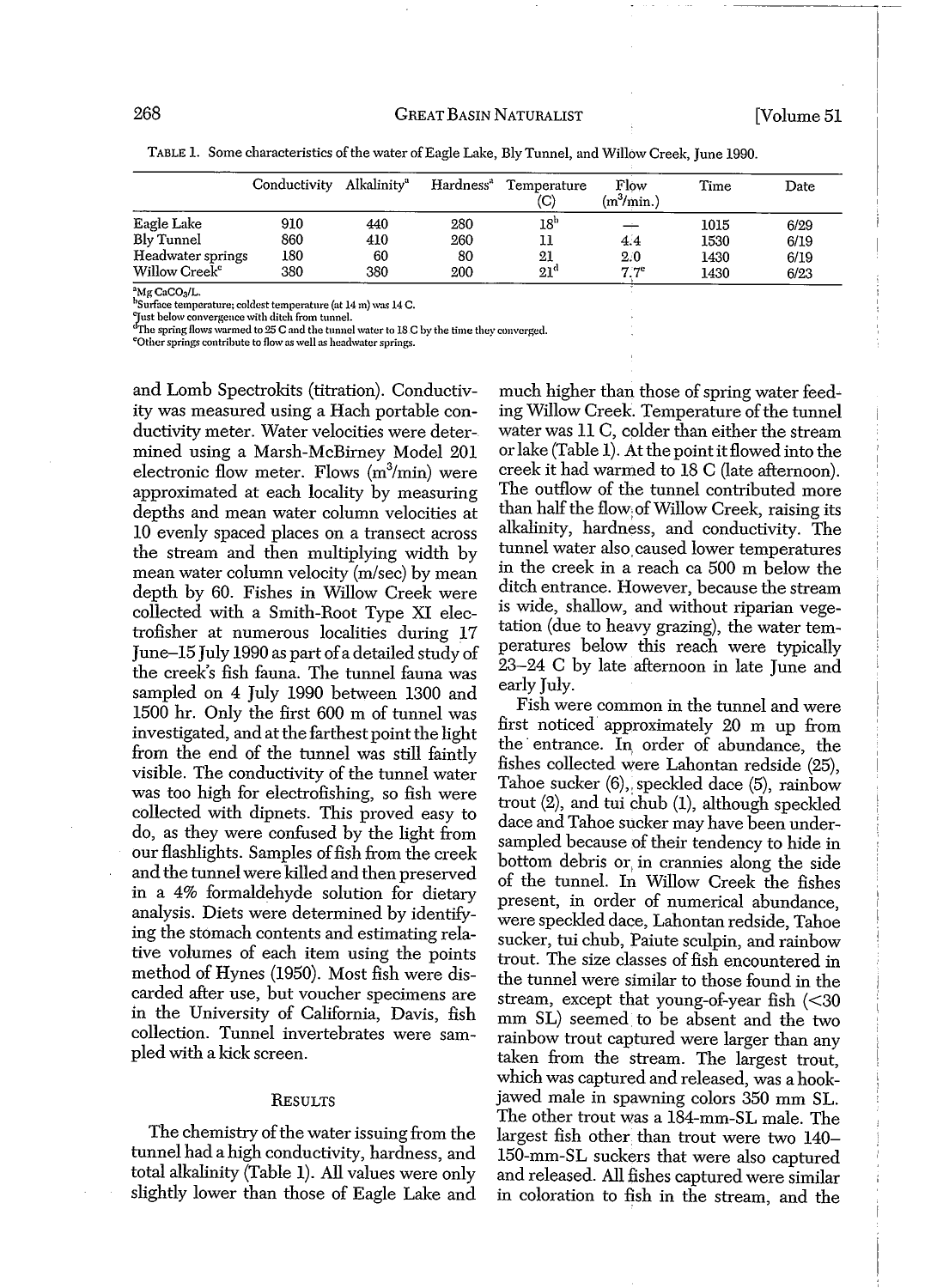|                    | N  | SL.<br>(mm) | No.<br>empty<br>stomachs | Odo-<br>nata | Ephem-<br>erop-<br>tera | Tri-<br>chop-<br>tera | Coleop-<br>tera | Hemip-<br>tera | Dip-<br>tera     | Gastro-<br>poda | Misc.<br>inverte-<br>brates | Algae/<br>detritus |
|--------------------|----|-------------|--------------------------|--------------|-------------------------|-----------------------|-----------------|----------------|------------------|-----------------|-----------------------------|--------------------|
| Lahontan redside   |    |             |                          |              |                         |                       |                 |                |                  |                 |                             |                    |
| Tunnel             | 16 | 75          | 10                       |              |                         |                       |                 | 6              | 7                | 86              | F                           |                    |
| Creek              | 50 | 59          | 15                       |              | 12                      | 18                    | $\overline{4}$  | 5              | 4                | 9               | 16                          | $32 -$             |
| Speckled dace      |    |             |                          |              |                         |                       |                 |                |                  |                 |                             |                    |
| Tunnel             | 5  | 41          | 5                        |              |                         |                       |                 |                |                  |                 |                             |                    |
| Creek              | 55 | 38          | 39                       | 8            | 71                      | 7                     |                 | 6              | $\boldsymbol{2}$ | 3               |                             | 3                  |
| Tui chub           |    |             |                          |              |                         |                       |                 |                |                  |                 |                             |                    |
| Tunnel             | ı  | 60          | 1                        |              |                         |                       |                 |                |                  |                 |                             |                    |
| Creek <sup>a</sup> | 18 | 57          | $\mathbf{1}$             | $10\,$       | 56                      |                       | $\overline{2}$  | $\,2\,$        |                  | 10              | 15                          | 5                  |
| Tahoe sucker       |    |             |                          |              |                         |                       |                 |                |                  |                 |                             |                    |
| Tunnel             | 4  | 99          | 3                        |              |                         |                       |                 |                |                  | 5               |                             | 95                 |
| Creek <sup>2</sup> | 24 | 70          | $\mathbf{2}$             | 12           | 26                      | 12                    | $\mathbf{2}$    |                | 30               | $\overline{2}$  | 12                          | $\overline{2}$     |
| Rainbow trout      |    |             |                          |              |                         |                       |                 |                |                  |                 |                             |                    |
| Tunnel             | ı  | 184         | $\bf{0}$                 |              |                         |                       |                 |                |                  | 100             |                             |                    |
| Paiute sculpin     |    |             |                          |              |                         |                       |                 |                |                  |                 |                             |                    |
| Creek              | 21 | 51          | 8                        | 59           | 6                       | 9                     |                 |                | 6                | $\overline{2}$  | 17                          |                    |

TABLE 2. Percentages of items in diets of fishes from Willow Creek and Bly Tunnel, Lassen County, California, in July 1990. A more detailed taxonomic breakdown of the gut contents is available from the senior author.

**3Excludes unidentifiable material which made up >70% ofgut contents.**

larger redsides had traces of red on their sides (as did the creek fishes), remnants of spawning colors (Moyle 1976). All fish appeared healthy and showed no signs of starvation. The only fish observed in the ditch between the creek and the tunnel were a few small speckled dace, which we were unable to capture. Two standard minnow traps set overnight at the mouth of the tunnel failed to catch any fish, although such sets are generally successful in Willow Creek.

The guts of fishes collected from the tunnel .were either empty or full of*Vorticifex* (Para~ *phlox)* sp., a snail that was the principal aquatic invertebrate collected in the tunnel and which literally coated the bottom in places. Two redsides, however, also contained some adult insects (Table 2). Snails were relatively uncommon in the diets of Willow Creek fish, which fed primarily on aquatic insects. The only aquatic invertebrates besides snails collected in the tunnel were large annelid worms.

#### **DISCUSSION**

The highly alkaline water flowing through Bly Tunnel clearly has its source in Eagle Lake. Presumably, underground passage cools the water to 11 C. The fish, however, most likely moved up from Willow Creek, as they are roughly in the same relative abundances in the tunnel as in the creek, except for the absence of sculpins. Further evidence of this is that the rainbow trout captured were clearly wild fish (although not native to the drainage), with the fin conformations associated with wild fish. Trout in the lake are all the result of planting, and most have deformed fins from their hatchery rearing; in addition, they are planted at sizes larger (25-30 cm) than most trout in the tunnel and creek. Scales from the 184-mm trout indicated that it was 2+ years old, a fairly typical size for a stream rainbow trout (Moyle 1976). The ages and growth patterns of Lahontan redsides from the tunnel, as revealed by examination of scales, did not seem to differ from those of stream fish.

It seems likely that the fish are recent invaders of the tunnel. Presumably, they moved up earlier in the year when the water in Willow Creek was cooler and there was less of a temperature gradient. The clear water of the outflow ditch provides little shelter from bird predation, so fish are likely to persist in this area only if they move into the tunnel. We have observed Common Mergansers in the ditch, and our studies of Willow Creek indicate that predation by several species of birds is a major factor limiting fish populations (unpublished data). Although we failed to catch any fish in minnow traps set near the tunnel mouth, the presence of adult insects in